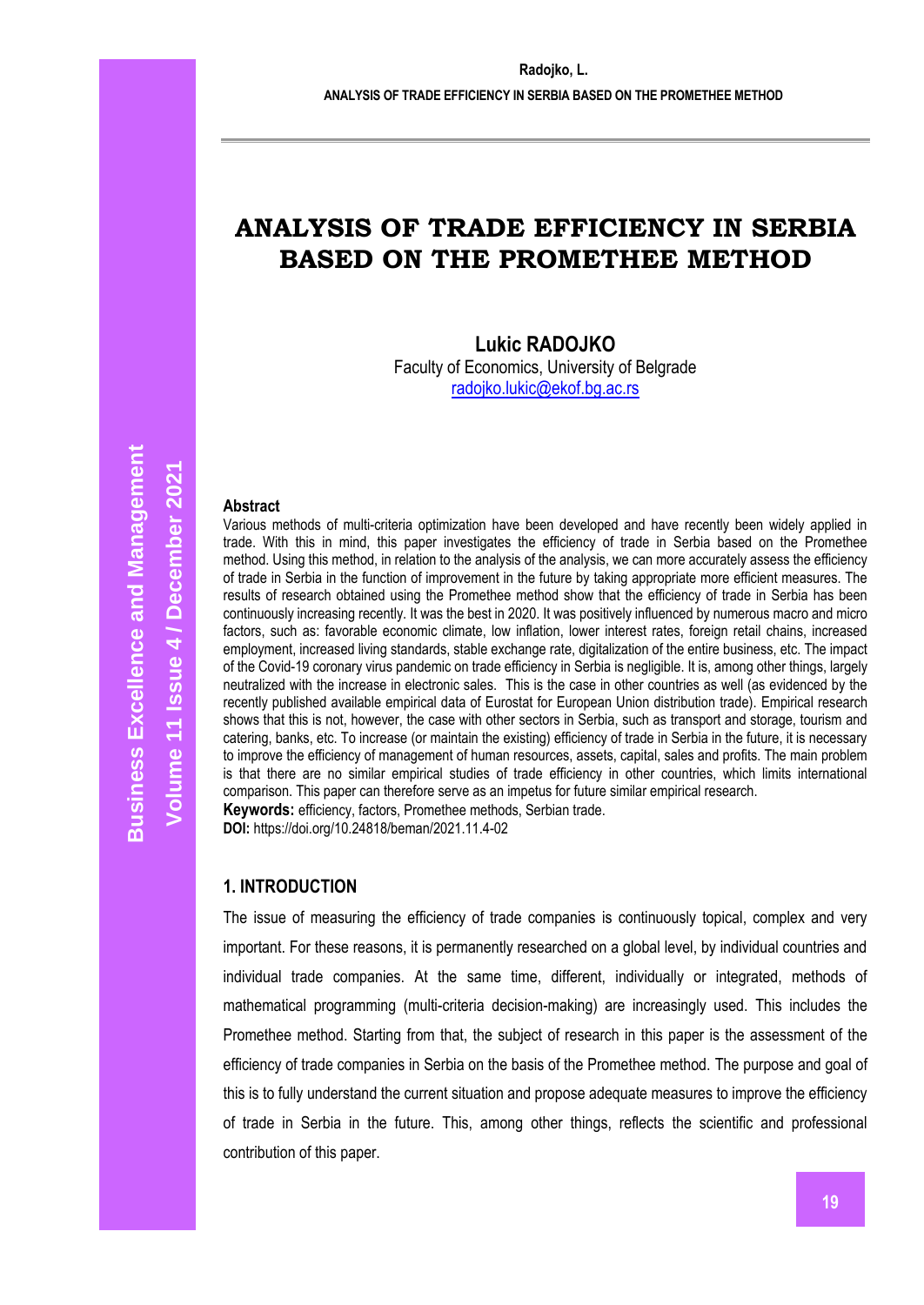A brief review of the literature could be presented as follows:

1. Recently, different or individually different methods of multi-criteria decision-making are used in the literature to measure the efficiency of all companies, which means trade (AHP, TOPSIS, POMETHEE, VASPAS, and others) (Bölükbaş, 2012; Ersoy, 2017; Kaushik, 2020; KITA, 2017; Gaur, 2020; Okwu, 2020; Pachar, 2021; Singh, 2020). Because they give more precise results in relation to the ratio analysis. 2. Recently, in Serbia, following the example of the world, various methods of multi-criteria decisionmaking have been increasingly used to measure the efficiency of all companies, including trade ones (Lukic, 20019, 2020a,b,c, 2021a,b,c).

3. But, regardless of that, in the literature in Serbia, as far as we know, there is still no complete work dedicated to the analysis of trade efficiency in Serbia on the basis of the Promethee method, this gap should be filled to some extent by this work. his scientific and professional contribution.

The starting hypothesis of the research in this paper is that continuous monitoring of the factors of the dynamics of efficiency of trade companies in all countries, which means in Serbia, is a key prerequisite for its improvement in the future. This provides a basis for timely action in that direction by taking appropriate measures and more efficient control of their implementation.

The research methodology of the given hypothesis is based on the application of the Promethee method. This method, considering that it enables the perception of the real situation, has a significant role in improving the efficiency of trade companies in Serbia. It makes it easier to see which is the most favorable alternative to the given criteria in specific circumstances and restrictions, and what measures should be taken to increase the efficiency of trade measures in Serbia in the future. Compared to ratio analysis, the Promethee method gives more accurate results. In addition, special software has been developed for its easier application in practice. For these reasons, it is recommended, especially in combination with other methods of multi-criteria decision-making.

Empirical data for the needs of research on the issues treated in this paper were obtained from the Business Registers Agency of the Republic of Serbia. In methodological terms, they are "produced" in accordance with relevant international standards and, given that, there are no restrictions on the international comparability of initial data and results. The research covers the period 2013-2020 due to the fact that empirical data are available for this period to measure the efficiency of trade in Serbia.

The treatment of the treated problem in this paper is designed so that in addition to the introduction and conclusion, it includes the basic characteristics of the Promethee method and the problems and importance of measuring the efficiency of trade in Serbia using the Promethee method.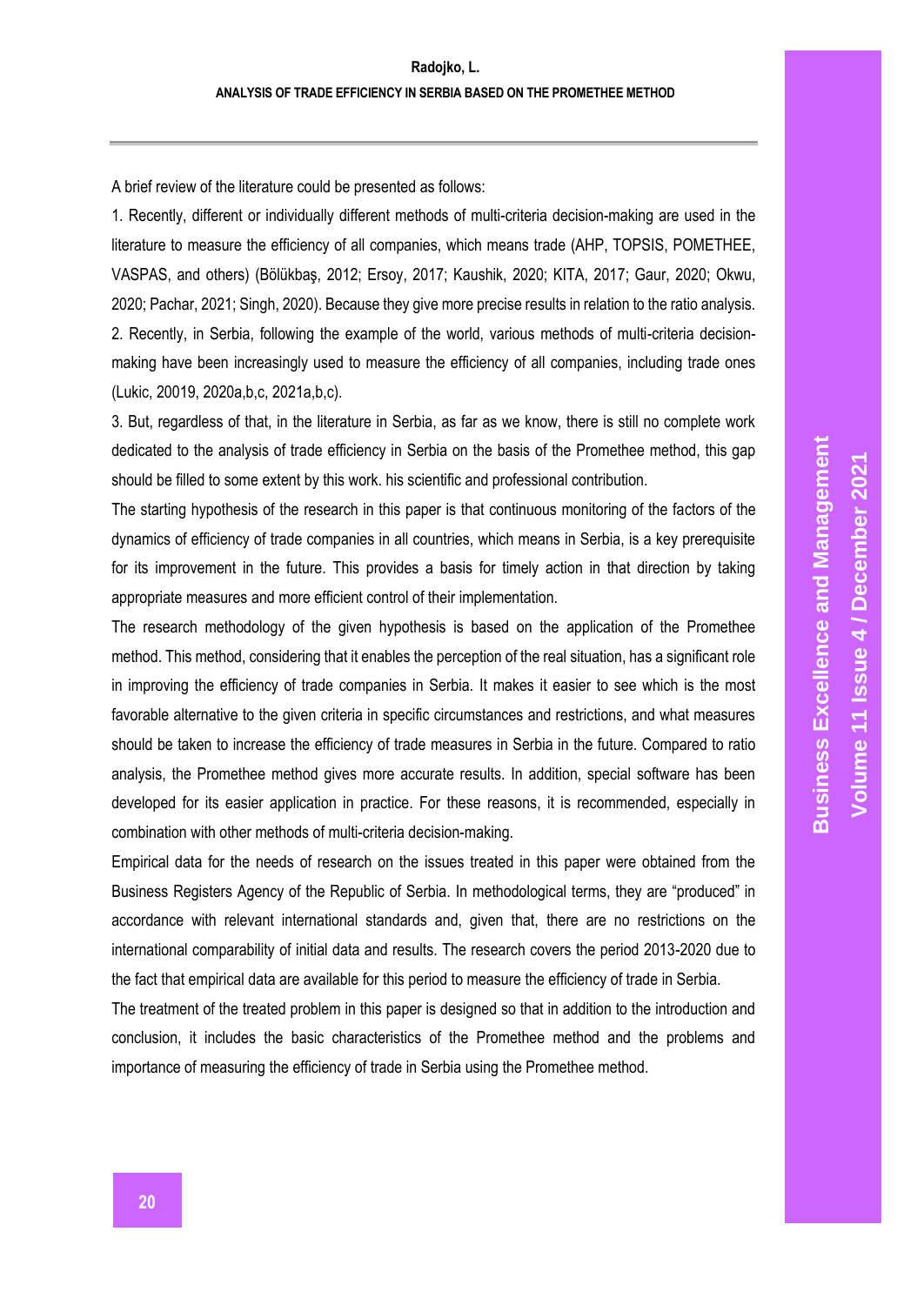## **2. PROMETHEE METOHOD**

The Promethee method was developed by Brans (1982), Promethe I for partial ranking, and Promethee II for full ranking of alternatives (Brans, 1982). The Promethee II method is based on comparing pairs of alternatives for each criterion. Alternatives are evaluated according to different criteria that need to be maximized or minimized (Vujosevic, 2016). The Promethee method is widely used because it has a different way of structuring problems compared to other methods; it enables the processing of a large amount of data and quantifies qualitative quantities (Macharis et al., 2004); and there are appropriate software (Decision Lab) that support this method.

The application of the Promethee II method requires that two additional types of information be available (Behzadian, 2010).

1. Information on the relative importance (i.e. weights) of the considered criteria. The Promethee II method assumes that the decision maker can appropriately determine the weight of each criterion analyzed, especially when the number of criteria is not too large (Macharis, 2004).

2. Information on the function of preferences, which the decision maker uses when comparing the contribution of the observed alternatives in terms of each specific criterion. In order to facilitate the selection of a particular preference function, Brans and Vincke (Brans, 1985) proposed six types of criteria: 1 – Usal Criterion, 2 – U-shape Criterion, 3 - V-shaped Criterion, 4 – Level Criterion , 5 - V-shaped with Indifference Criterion and 6 – Gaussian Criterion, which is easy to define. For each criterion, the value of the threshold of indifference ( *q* ), the threshold of strict preferences ( *p* ), and the mean value between *p* and *q* ( *d* ) should be determined (Brans, 1986). Table 1 shows the types of generated criteria.

#### **TABLE 1. TYPES OF GENERATED CRITERIA**

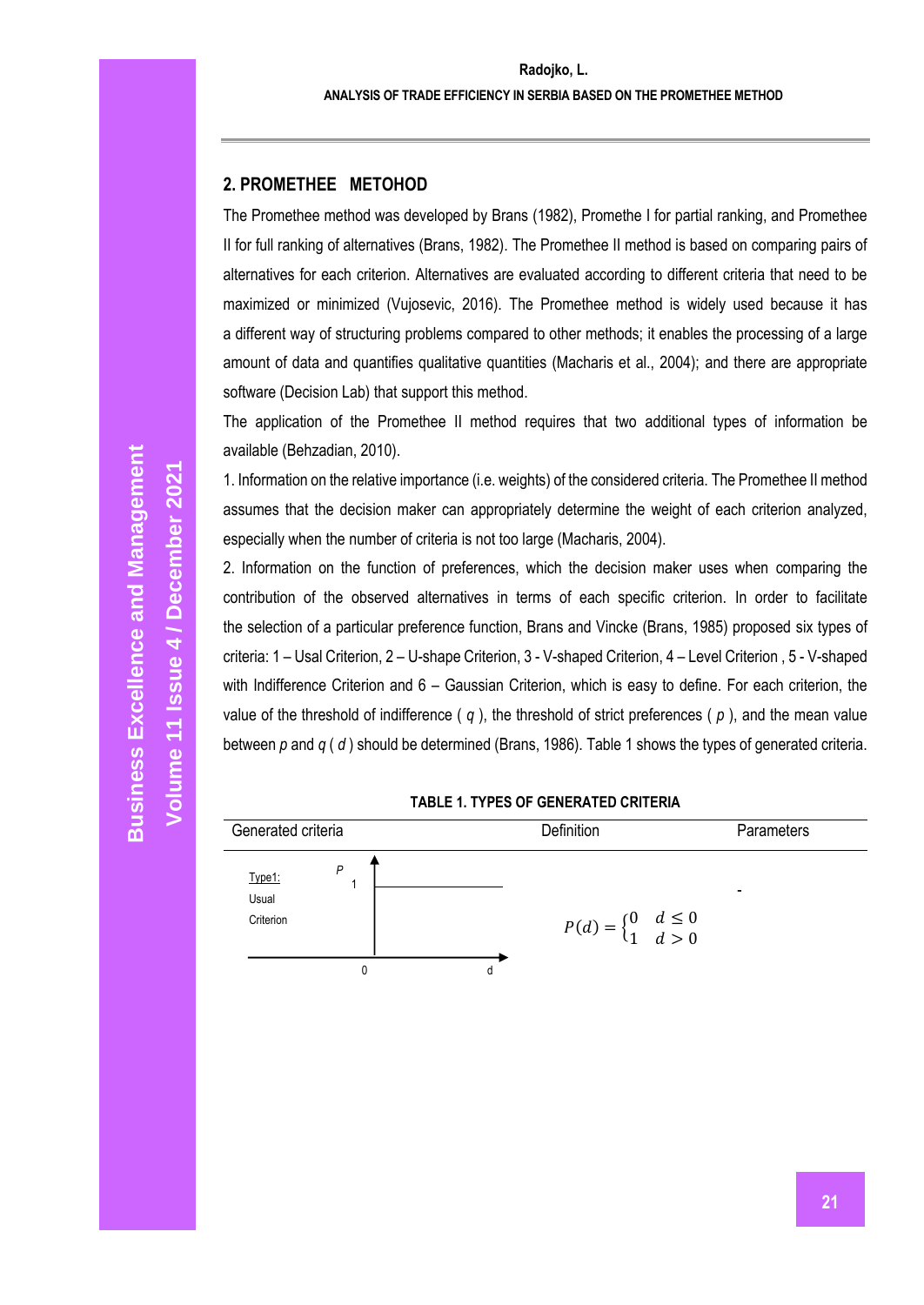## **Radojko, L. ANALYSIS OF TRADE EFFICIENCY IN SERBIA BASED ON THE PROMETHEE METHOD**



Source: Brans (2005)

The Promethee method is processed through the following steps (Behzadian, 2010; Vujosevic, 2016):

*Step 1* . Determination of deviation based on comparison pairs:

$$
d_j(a, b) = f_j(a) - f_j(b), \qquad j = 1, ..., n \tag{1}
$$

# **Business Excellence and Management Business Excellence and Management / December 2021** Volume 11 Issue 4 / December 2021 **Volume 11 Issue**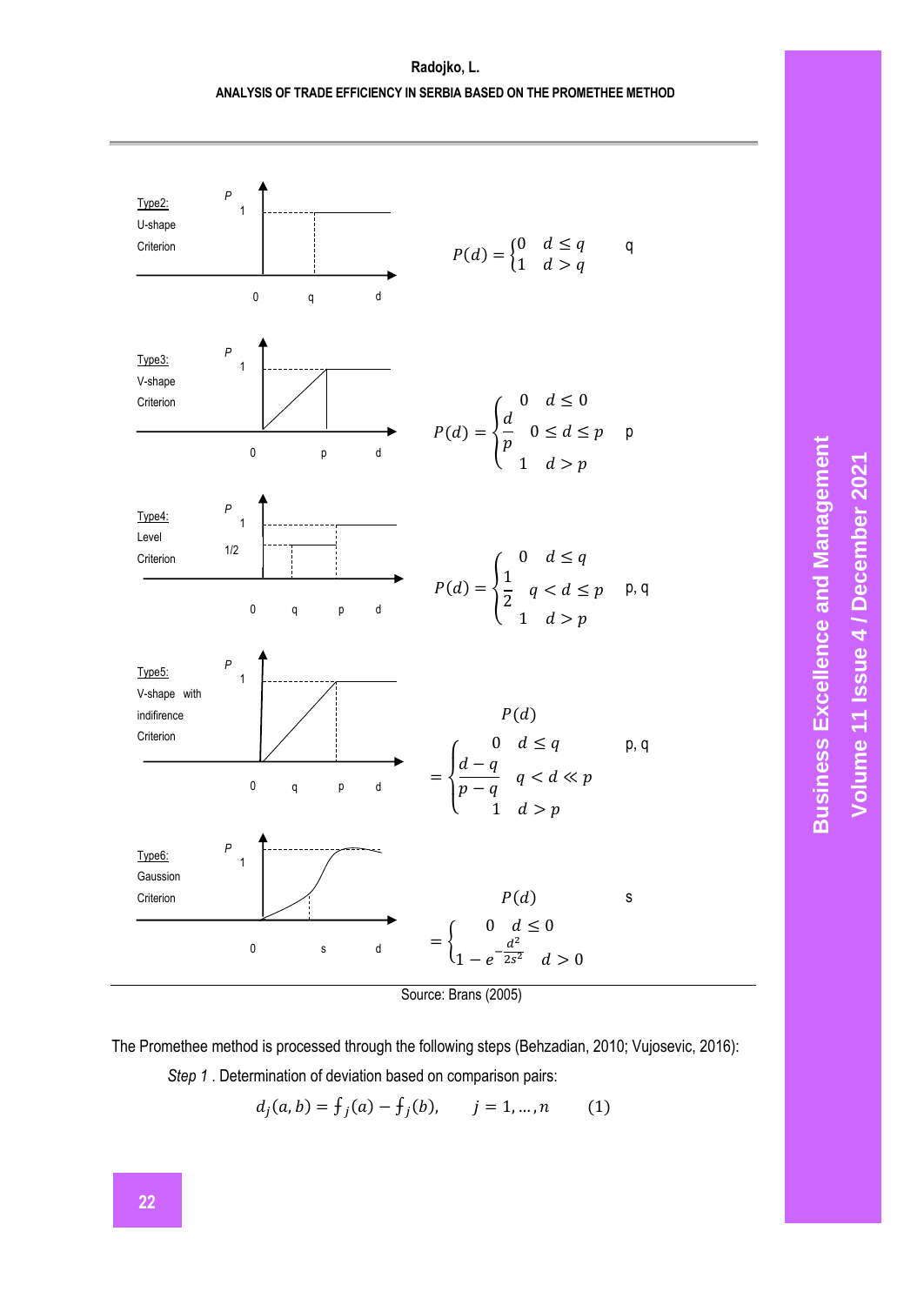## **Radojko, L.**

### **ANALYSIS OF TRADE EFFICIENCY IN SERBIA BASED ON THE PROMETHEE METHOD**

where *d <sup>j</sup>* ( *a, b* ) means the difference between evaluation (grade) *a* and *b* according to each criterion.

*Step 2* . Apply preference function:

$$
P_j(a, b) = F_j[d_j(a, b)], \quad j = 1, ..., n
$$
 (2)

where *P <sup>j</sup>* ( *a, b* ) denotes the preference of alternative *a* in relation to alternative *b* according to each criterion, as well as in the function  $d_i$  ( $a, b$ ).

*Step 3* . Calculate total or global preference index:

$$
\forall a, b \in A, \qquad \pi(a, b) = \sum_{j=1}^{n} P_j(a, b) w_j \tag{3}
$$

where  $\pi(a, b)$  from *a* over *b* (from 0 to 1) is defined as the weight sum *P j* (*a, b*) for each criterion, and *w <sup>j</sup>*is theweight associated with *j th* criterion.

*Step 4* . Flow calculation / Promethee and partial ranking:

$$
\phi^+(a) = \frac{1}{n-1} \sum_{x \in A} \pi(a, x) \quad i \; \phi^-(a) = \frac{1}{n-1} \sum_{x \in A} \pi(a, x) \tag{4}
$$

where  $\varphi^+(a)$  and  $\varphi^-(a)$  denote positive - output flow and negative - input flow for each alternative, respectively.

*Step 5* . Calculating net flow / Promethee II full ranking:

$$
\emptyset(a) = \emptyset^+(a) - \emptyset^-(a) \tag{5}
$$

where  $\phi(a)$  denotes the net flow for each alternative.

The Promethe method ranks alternatives based on the values of positive-output flow  $\varphi^+(a)$  and negativeinput flow  $\varphi^-(a)$  for each alternative according to (outranking) relations, and in accordance with the assigned weighting coefficients for each criterion.

The positive-output flow of preference shows the extent to which a particular alternative dominates over others. The higher the value of the positive-output flow of a certain alternative, the more significant it is. The negative-input flow of preference shows how much a particular alternative is preferred by other alternatives. The lower the value of the negative-input flow of a certain alternative, the more significant it is.

The final ranking of the alternatives is done on the basis of the value of the net flow  $\varphi(a)$ , which represents the difference between the positive-output flow and negative-input flow of the preference. The alternative that has the highest net flow value is the best alternative and so on.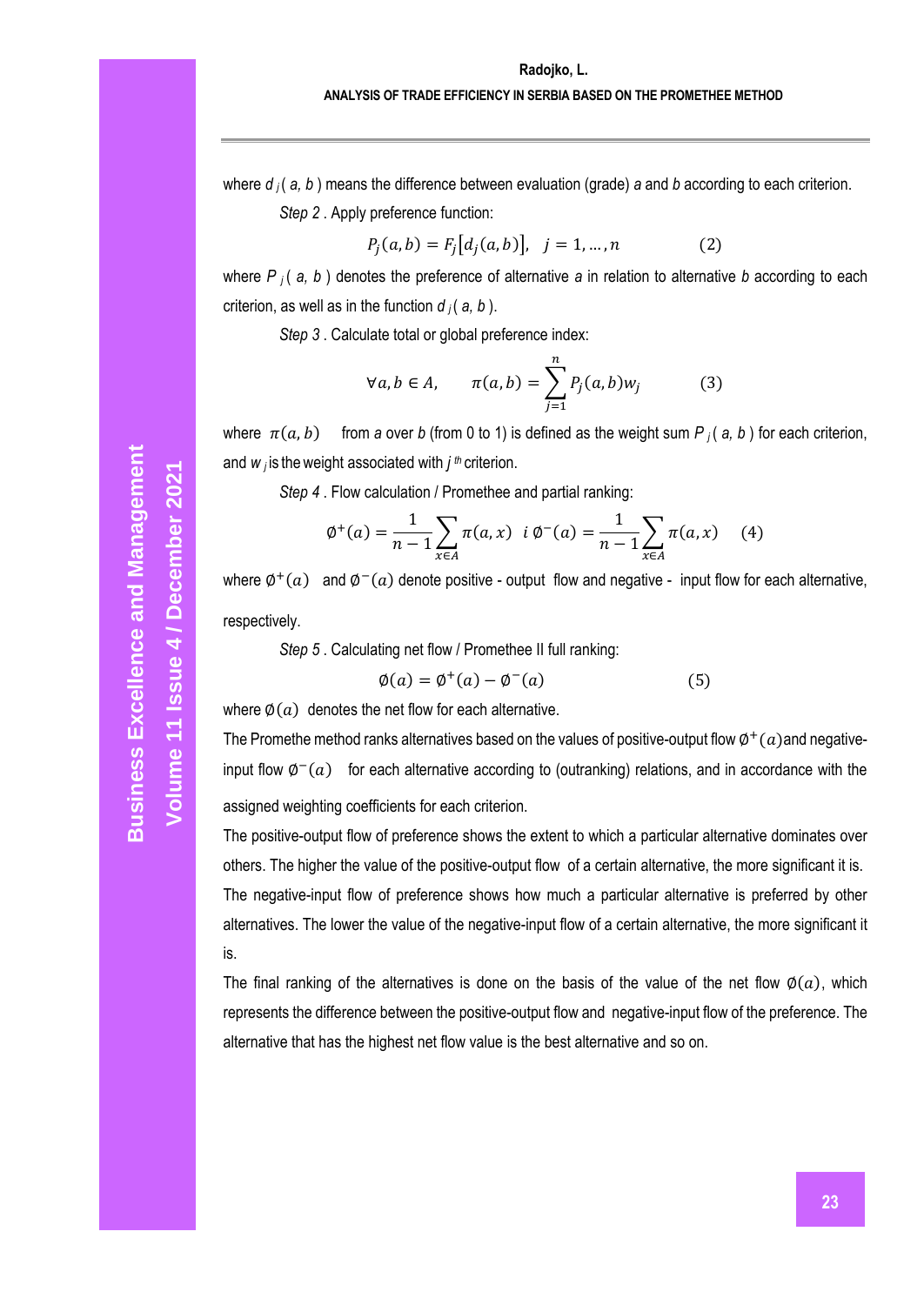## **3. EVALUATION OF TRADE EFFICIENCY IN SERBIA USING THE PROMETHHE METHOD**

Table 2 and Figure 1 shows the initial data for measuring the efficiency of trade in Serbia using the Promethee method.

| TABLE 2. INITIAL DATA FOR MEASURING THE EFFICIENCY OF TRADE IN SERBIA USING THE |
|---------------------------------------------------------------------------------|
| <b>PROMETHEE METHOD</b>                                                         |

|      | Employee<br>earnings | Assets | Capital | Sale | Net profit |
|------|----------------------|--------|---------|------|------------|
| 2013 | 152                  | 2160   | 746     | 2891 | 90         |
| 2014 | 155                  | 2157   | 761     | 2595 | 87         |
| 2015 | 165                  | 2198   | 805     | 2732 | 95         |
| 2016 | 180                  | 2325   | 859     | 3010 | 105        |
| 2017 | 195                  | 2375   | 921     | 3172 | 125        |
| 2018 | 218                  | 2525   | 1011    | 3361 | 122        |
| 2019 | 238                  | 2683   | 1073    | 3608 | 139        |
| 2020 | 227                  | 2837   | 1183    | 3664 | 171        |

Note: The data are expressed in billions of dinars





#### **FIGURE 1. DYNAMICS OF EMPLOYEES' EARNINGS, ASSETS, CAPITAL, SALES AND NET PROFIT OF TRADE IN SERBIA** Source: Author's picture

When measuring the efficiency of trade in Serbia on the basis of the Promethee method, C1 - employee earnings, C2 - assets, C3 - capital, C4 - sales and C5 - net profit were taken as criteria, and as alternatives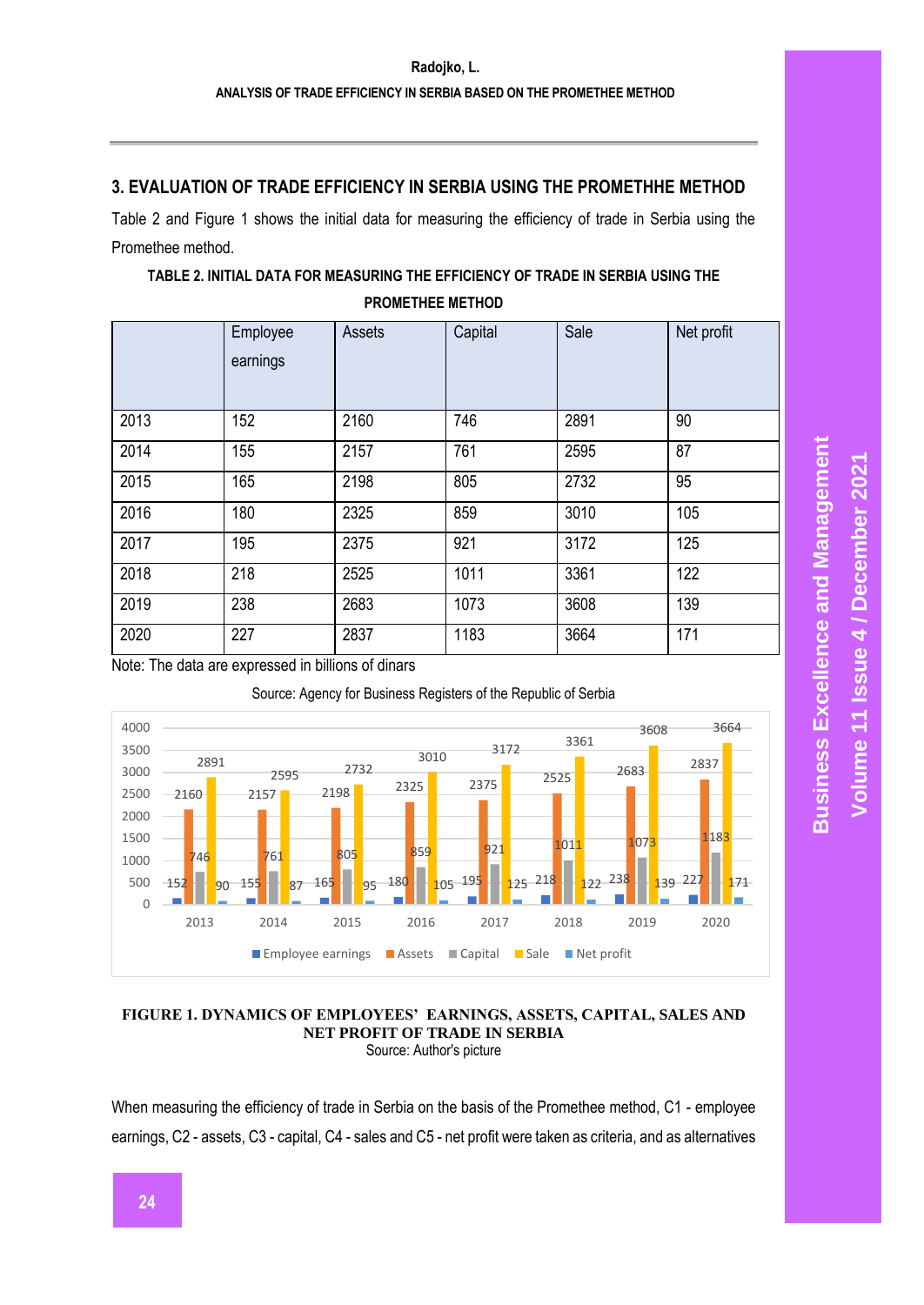analyzed years: A1 - 2013, A2 - 2014, A3 - 2015, A4 - 2016, and A5 - 2017, A6 - 2018 and A7 - 2019 and A8 - 2020. The type of preference function is I - ordinary. Weight coefficients were calculated using the DEMATEL method (Betty Chang, 2011). (The calculation was performed using the Promethee method software, http://ekonom.feld.cvut.cz/vhv-?metoda=8)

Table 3 shows the determination of the function of preferences, appropriate parameters and weight for the needs of measuring the efficiency of trade in Serbia on the basis of the Promethee method.

| $\omega$ 0.2             | C <sub>1</sub> | C <sub>2</sub> | C <sub>3</sub> | C <sub>4</sub> | C <sub>5</sub> |
|--------------------------|----------------|----------------|----------------|----------------|----------------|
| Type                     | min            | max            | max            | max            | max            |
| <b>Type</b><br>$\circ$ f | 1.tip          | 1.tip          | 1.tip          | 1.tip          | 1.tip          |
| preference               |                |                |                |                |                |
| function                 |                |                |                |                |                |
| Indifference             |                |                |                |                |                |
| Preference               |                |                |                |                |                |
| б                        |                |                |                |                |                |
| Weight                   | 0.207          | 0.161          | 0.186          | 0.224          | 0.222          |
| 2013                     | 152            | 2160           | 746            | 2891           | 90             |
| 2014                     | 155            | 2157           | 761            | 2595           | 87             |
| 2015                     | 165            | 2198           | 805            | 2732           | 95             |
| 2016                     | 180            | 2325           | 859            | 3010           | 105            |
| 2017                     | 195            | 2375           | 921            | 3172           | 125            |
| 2018                     | 218            | 2525           | 1011           | 3361           | 122            |
| 2019                     | 238            | 2683           | 1073           | 3608           | 139            |
| 2020                     | 227            | 2837           | 1183           | 3664           | 171            |

**TABLE 3. PROMETHEE METHOD: DETERMINATION OF PREFERENCE FUNCTION, PARAMETERS AND WEIGHT**

Source: Author's calculation

Table 4 and Figure 2 shows the flows  $(F^*$ - output,  $F^*$ - input and  $F^*$ - net) obtained by applying the Promethee method in the analysis of trade efficiency in Serbia.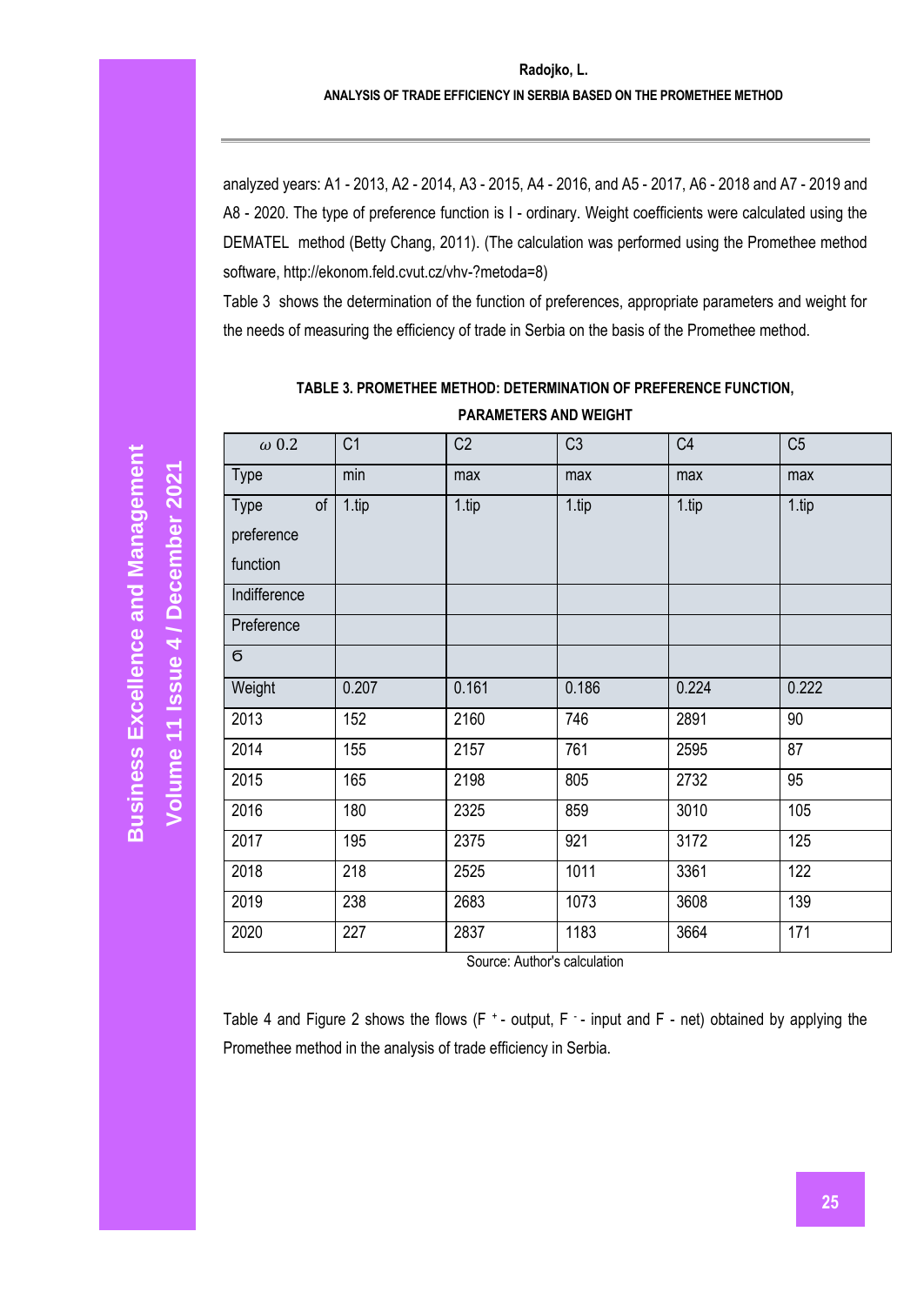## **Radojko, L. ANALYSIS OF TRADE EFFICIENCY IN SERBIA BASED ON THE PROMETHEE METHOD**

|      | <b>Option</b> | $F +$  | F-     | F         |
|------|---------------|--------|--------|-----------|
| 2013 | Option 1      | 0.3257 | 0.6743 | $-0.3486$ |
| 2014 | Option 2      | 0.204  | 0.796  | $-0.592$  |
| 2015 | Option 3      | 0.3424 | 0.6576 | $-0.3151$ |
| 2016 | Option 4      | 0.4581 | 0.5419 | $-0.0837$ |
| 2017 | Option 5      | 0.5736 | 0.4264 | 0.1471    |
| 2018 | Option 6      | 0.5939 | 0.4061 | 0.1877    |
| 2019 | Option 7      | 0.6797 | 0.3203 | 0.3594    |
| 2020 | Option 8      | 0.8226 | 0.1774 | 0.6451    |
|      | <b>Fluxes</b> |        |        |           |

## **TABLE 4. PROMETHEE METHOD - FLOWS**

Source: Author's calculation



## **FIGURE 2. FLUXES** Source: Author's picture

Table 5 shows the results obtained (ranking of alternatives) using the Promethee method in the analysis of trade efficiency in Serbia.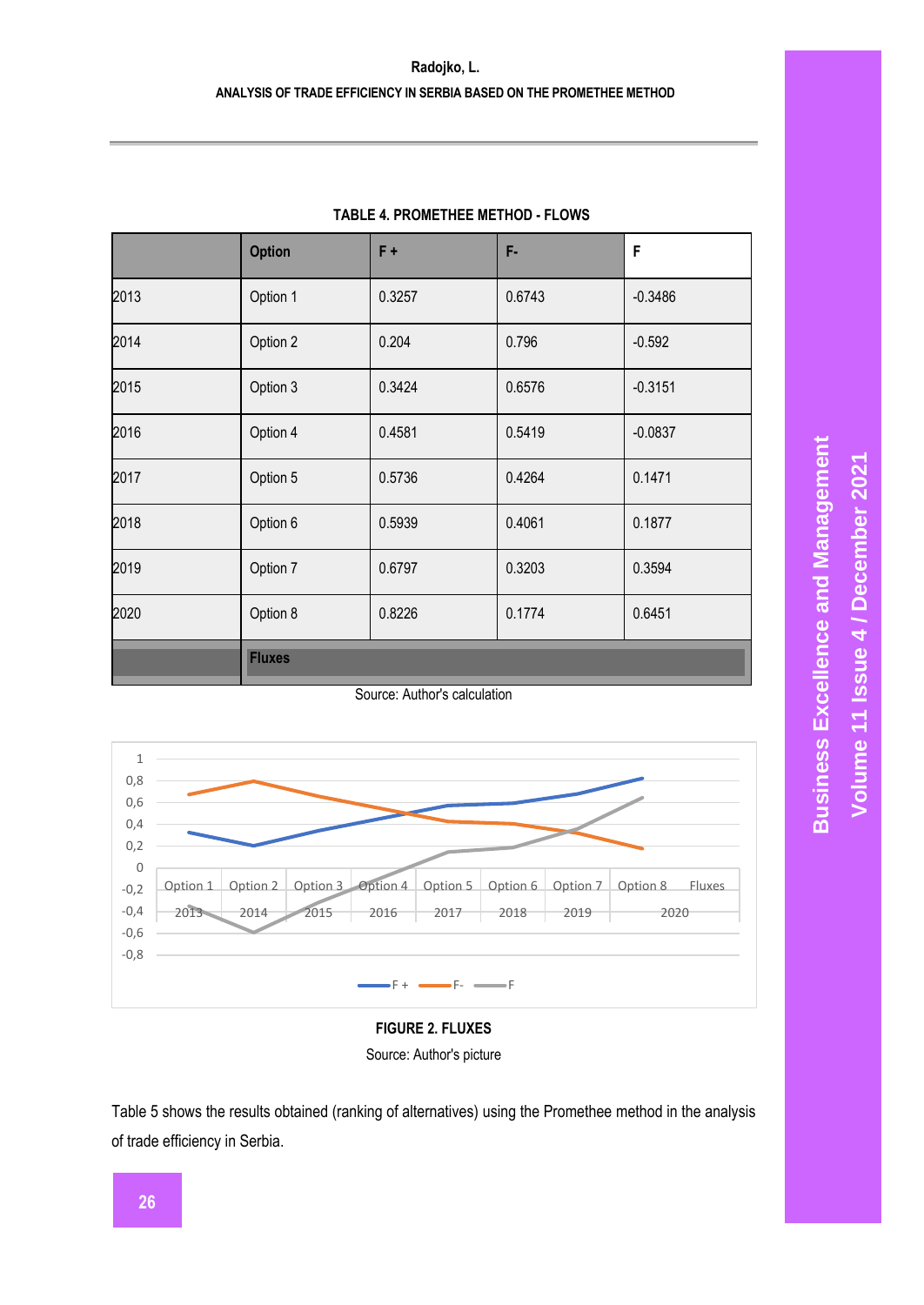#### **Radojko, L.**

#### **ANALYSIS OF TRADE EFFICIENCY IN SERBIA BASED ON THE PROMETHEE METHOD**

| <b>Outcomes</b>  |                    |            |                     |            |                                                  |                                     |
|------------------|--------------------|------------|---------------------|------------|--------------------------------------------------|-------------------------------------|
| <b>Method</b>    | <b>Promethee I</b> |            | <b>Promethee II</b> |            | <b>Promethee III</b>                             |                                     |
| <b>Direction</b> | $\downarrow$       | $\uparrow$ | $\downarrow$        | $\uparrow$ | $\downarrow$                                     | $\uparrow$                          |
| 1                | Option 8           | Option 8   | Option 8            | Option 8   | Option 8                                         | Option 8                            |
| $\overline{2}$   | Option 7           | Option 7   | Option 7            | Option 7   | $\overline{5}$<br>Option<br>Option<br>6 Option 7 | Option<br>5<br>Option<br>6 Option 7 |
| 3                | Option 6           | Option 6   | Option 6            | Option 6   | Option 4                                         | Option 4                            |
| $\overline{4}$   | Option 5           | Option 5   | Option 5            | Option 5   | $\mathbf{1}$<br>Option<br>Option 3               | Option<br>1<br>Option 3             |
| 5                | Option 4           | Option 4   | Option 4            | Option 4   | Option 2                                         | Option 2                            |
| $6\phantom{1}$   | Option 3           | Option 3   | Option 3            | Option 3   |                                                  |                                     |
| $\overline{7}$   | Option 1           | Option 1   | Option 1            | Option 1   |                                                  |                                     |
| 8                | Option 2           | Option 2   | Option 2            | Option 2   |                                                  |                                     |
| <b>Result</b>    |                    |            |                     |            |                                                  |                                     |

#### **TABLE 5. PROMETHEE METHOD – RESULTS**

#### Source: Author's calculation

Based on the obtained results of the research on the dynamics of trade efficiency in Serbia using the Promethee method, it can be generally concluded that the efficiency of trade in Serbia increased from year to year in the observed period (2013 - 2020). The best was in 2020. Numerous macro and micro factors have positively contributed to this, such as: favorable general economic conditions, low bank interest rate, stable exchange rate, reduced unemployment rate, increased purchasing power of the population, inflow of foreign direct investment (increasing presence of foreign retail chains in Serbian market), application of new business models (electronic sales, private brand development, sale of organic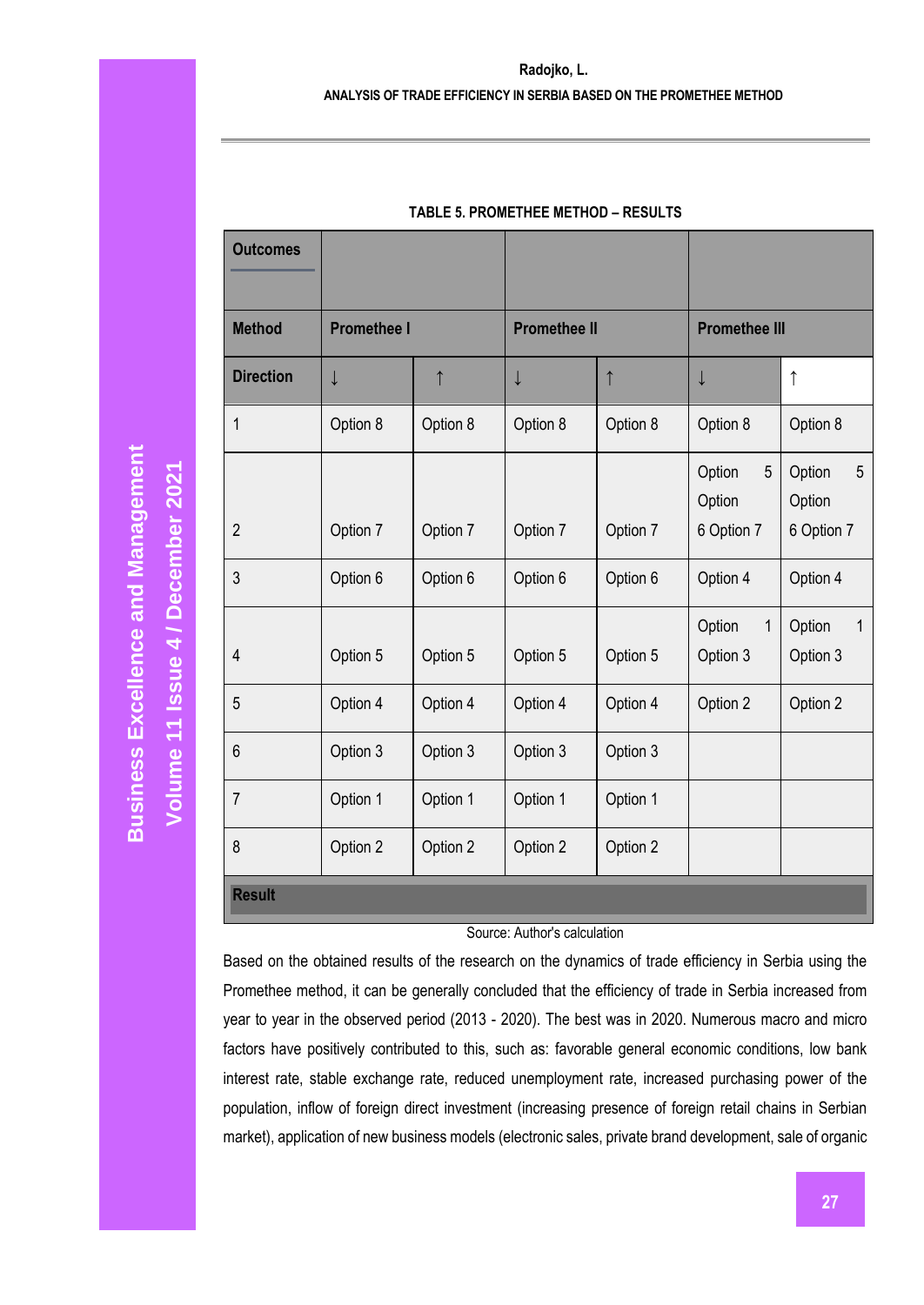products), application of modern concepts of cost management (calculation of costs by activities, activity management, kaizen concept, value chain management, etc.), product category management, and customer management, as well as the increasing digitalization of the entire business (Ersoy, 2017; Berman, 20218; Levy, 2019; Lukic, 2019; 2020a,b,c) .

The impact of the Covid-19 coronary virus pandemic on trade efficiency in Serbia is negligible. It is, among other things, largely neutralized with the increase in electronic sales. This is the case in other countries as well (Lukic, 2021a,c).

The limited application of the Promethee method in measuring the efficiency of trade in Serbia is reflected in the fact that there are no similar empirical studies in other countries. For the purpose of international comparison, it would be good to measure the efficiency of trade in other countries on the basis of the Promethee method, using the same criteria and alternatives.

Research in this paper has shown that the application of the Promethee method gives accurate results in measuring the efficiency of trade in Serbia. For these reasons, it should be used in parallel with other methods of multi-criteria decision-making (AHP, TOPSIS,GRA, ARAS, and others). Also with ratio and DEA models.

## **4.CONCLUSION**

The conducted research of trade efficiency in Serbia on the basis of the Promethee method shows that the continuous efficiency of trade in Serbia increased from year to year in the observed period (2013 - 2019). The best was in 2019. The key determinants are: favorable general economic conditions, low bank interest rate, stable exchange rate, reduced unemployment rate, increased purchasing power of the population, inflow of foreign direct investment (increasing presence of foreign retail chains in the Serbian market), application of new business models ( electronic sales, private label development, sales of organic products), application of modern cost management concepts (costing by activities, activity management, kaizen concept, value chain management, etc.), product category management, and customer management, as well as increasing digitalization overall business.

The impact of the Covid-19 coronary virus pandemic on trade efficiency in Serbia is negligible. It is, among other things, largely neutralized with the increase in electronic sales. This is the case in other countries as well.

To increase (or maintain the existing) efficiency of trade in Serbia in the future, it is necessary to improve the efficiency of management of human resources, assets, capital, sales, and profits.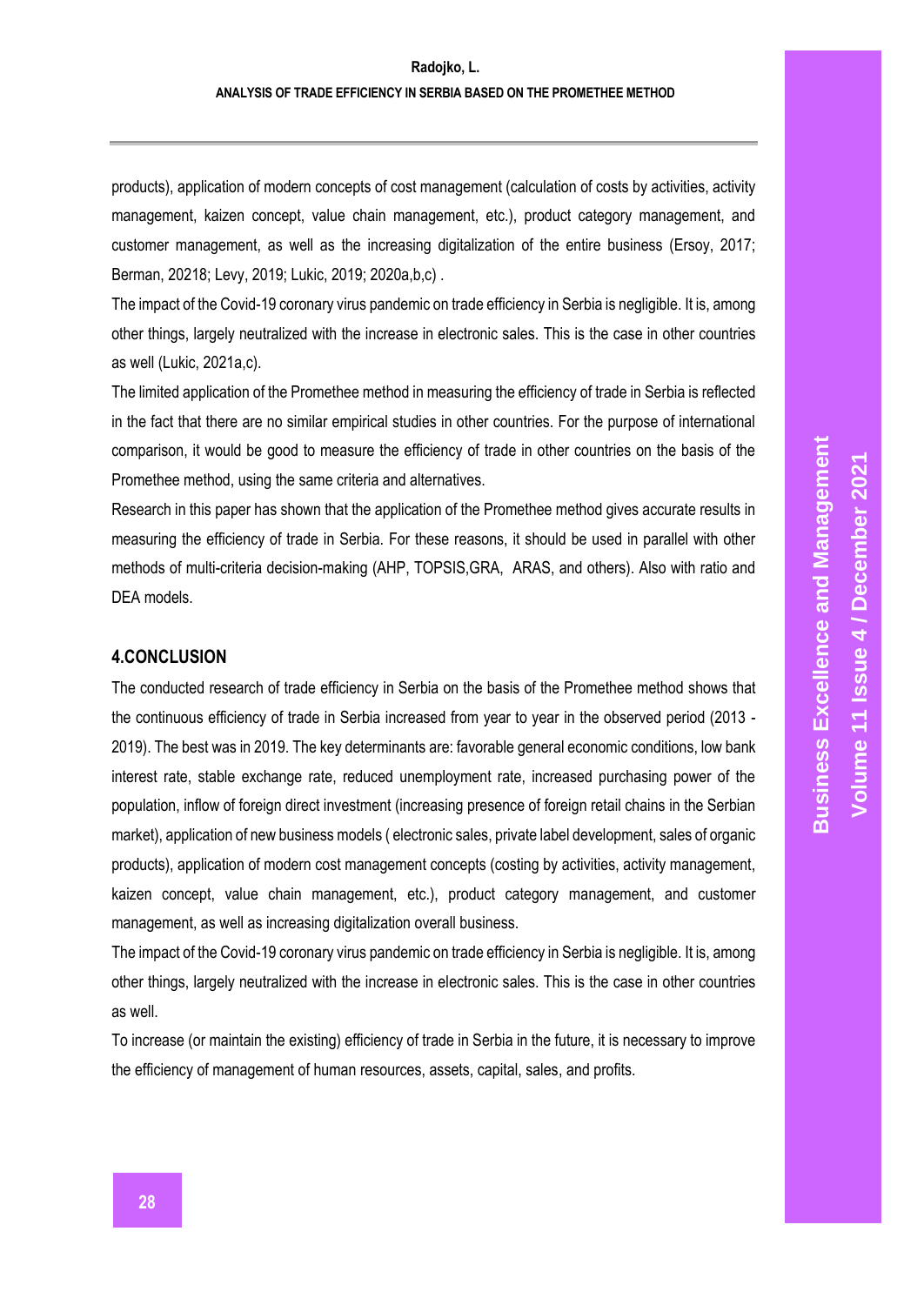Along with other methods of multi-criteria decision-making, it is recommended, given the importance, simplicity and availability of software, to use the Promethee method in the analysis of trade efficiency using different criteria and alternatives.

#### **REFERENCES**

- Behzadian, M., Kazemzadeh, R.B., Albadvi, A., & Aghdasi, M. (2010). PROMETHEE: A comprehensive literature review on methodologies and applications. *European Journal of Operational Research* , 200: 198–215.
- Berman, B. R., Evans, J. R., Chatterjee, P. M. (2018). *Retail Management: A Strategic Approach*. 13th Edition, Pearson.
- Betty Chang, Chih-Wei Chang, Chih-Hung Wu (2011). Fuzzy DEMATEL method for developing supplier selection criteria, *Expert Systems with Applications* , 38 (3): 1850- 1858. https://doi.org/10.1016/j.eswa.2010.07.114.
- Bölükbaş, U., likelik, E., & Güneri, A.F. (2012). Performance evaluation of Turkish retail firms using the fuzzy AHP, PROMETHEE, ELECTRE and VIKOR methods *. World Scientific Proc. Series on Computer Engineering and Information Science* , 7: 243-248.
- Brans, J.-P. (1982). Preference Ranking Organization Method for Enrichment Valuations (in French), C300. Vrije University Brussel, 183-213.
- Brans, J.P., Mareschal, B. (2005). PROMETHEE methods. In: Figueira, J., Salvatore, G., Ehrgott, M. (Eds.), Multiple Criteria Decision Analysis: State of the Art Surveys. Springer, New York, 163–195.
- Brans, J.P., Vincke, P. (1985). A Preference Ranking Organization Method (The Promethee Method for Multiple Criteria Decision Making). *Management Sciences* , 31 (6): 647-656.
- Brans, J.P., Vincke, Ph., Mareschal, B. (1986). How to select and how to rank projects: the PROMETHEE method. *European Journal of Operations Research* , 24: 228–38.
- Ersoy, N. (2017) .Performance measurement in retail industry by using a multi-criteria decision making methods. *Ege Acad Rev.* , 17 (4): 539–551. [https://doi.org/10.21121/eab.2017431302](https://translate.google.com/translate?hl=en&prev=_t&sl=sr&tl=en&u=https://doi.org/10.21121/eab.2017431302) .
- Gaur, L., Agarwal, V., Anshu ,K. (2020). Fuzzy DEMATEL Approach to Identify the Factors Influencing Efficiency of Indian Retail Websites. In: Kapur P., Singh O., Khatri S., Verma A. (eds) Strategic System Assurance and Business Analytics. Asset Analytics (Performance and Safety Management). Springer, Singapore. [https://doi.org/10.1007/978-981-15-3647-2\\_6](https://doi.org/10.1007/978-981-15-3647-2_6)
- Kaushik, V., Khare, A., Boardman, R., & Cano, M.B. (2020). Why do online retailers succeed? The identification and prioritization of success factors for Indian fashion retailers. *Electronic Commerce Research and Applications* , 39: 100906.
- Kita, P., Furková, A., Reiff, M., Konštiak, P., Sitášová, J. (2017). Impact of Consumer Preferences on Food Chain Choice: An empirical study of consumers in Bratislava. *Acta Universitatis Agriculturae et Silviculturae Mendelianae Brunensis* , 65 (1): 293–298.

Levy, M., Weitz, B., Grewal, D. (2019). *Retailing Management*. 10<sup>th</sup> Edition, Mc Graw Hill.

- Lukic, R. and Hadrovic Zekic, B. (2019). Evaluation of efficiency of trade companies in Serbia using the DEA approach. Proceedings of the 19 th International Scientific Conference BUSINESS LOGISTICS IN MODERN MANAGEMENT October 10-11, Osijek, Croatia, Josip Juraj Strossmaye, 145-162.
- Lukic, R, Hadrovic Zekic, B. and Crnjac Milic, D. (2020a). Financial performance evaluation of trading companies in Serbia using the integrated Fuzzy AHP - TOPSIS Approach. 9th INTERNATIONAL SCIENTIFIC SYMPOSIUM REGION, ENTREPRENEURSHIP, DEVELOPMENT, Under the

**Volume 11 Issue** 

**/ December 2021**